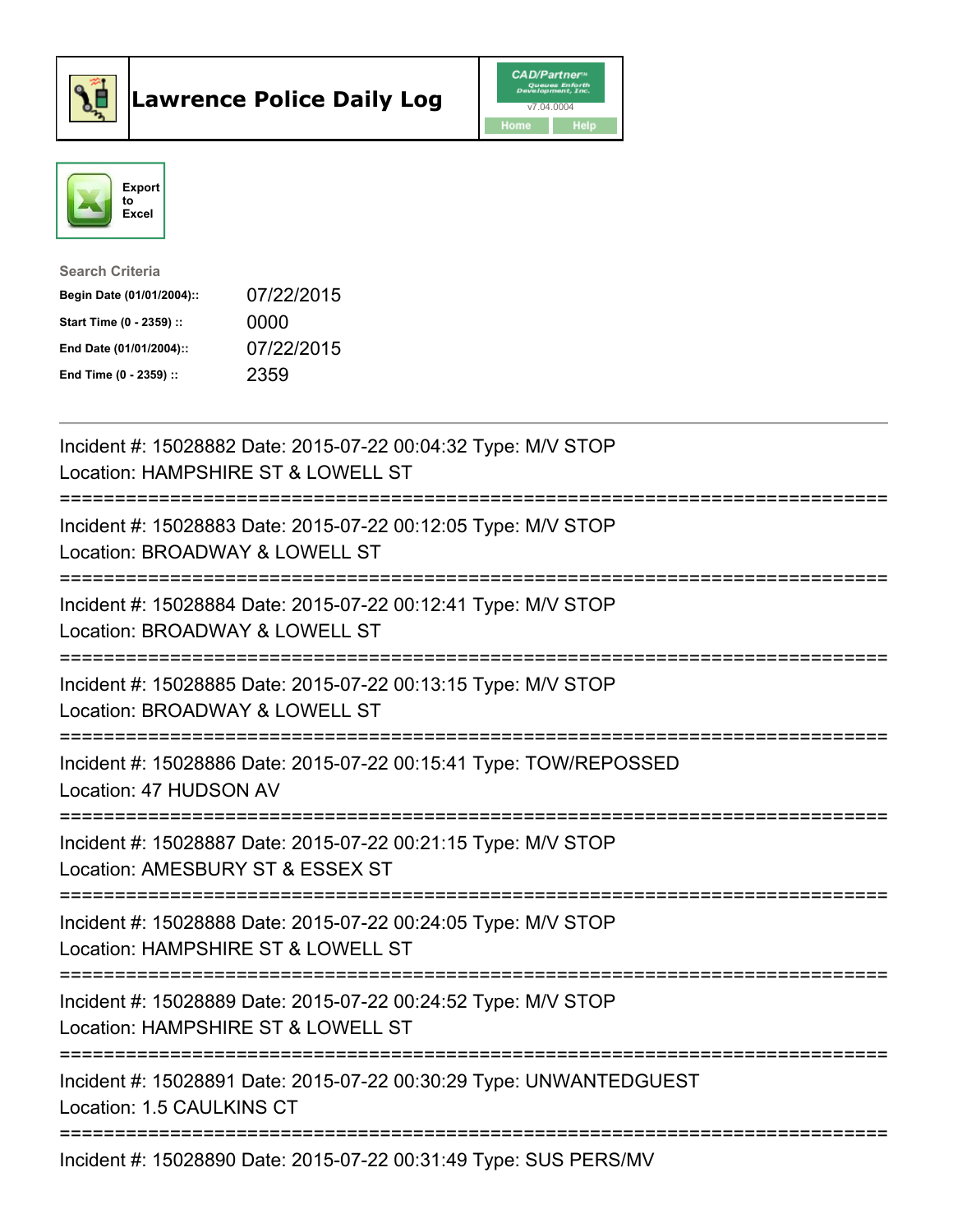| Location: BROADWAY & TREMONT ST<br>:====================                                                                           |
|------------------------------------------------------------------------------------------------------------------------------------|
| Incident #: 15028892 Date: 2015-07-22 00:50:07 Type: M/V STOP<br>Location: 225 ESSEX ST                                            |
| Incident #: 15028893 Date: 2015-07-22 01:25:15 Type: LARCENY/PAST<br>Location: 28 SHAW ST                                          |
| Incident #: 15028894 Date: 2015-07-22 01:45:55 Type: SUS PERS/MV<br>Location: 52 RAILROAD ST                                       |
| Incident #: 15028895 Date: 2015-07-22 01:49:15 Type: M/V STOP<br>Location: BROADWAY & WATER ST                                     |
| Incident #: 15028896 Date: 2015-07-22 01:51:25 Type: M/V STOP<br>Location: BROADWAY & PARK ST                                      |
| ================<br>Incident #: 15028897 Date: 2015-07-22 02:14:54 Type: M/V STOP<br>Location: LAWRENCE ST & PARK ST               |
| Incident #: 15028898 Date: 2015-07-22 02:26:45 Type: ASSSIT AMBULANC<br>Location: 169 HAVERHILL ST #7 FL 3                         |
| ===========================<br>Incident #: 15028899 Date: 2015-07-22 02:53:47 Type: M/V STOP<br>Location: LEXINGTON ST & MYRTLE ST |
| Incident #: 15028900 Date: 2015-07-22 04:36:15 Type: CK WELL BEING<br>Location: 324 AMES ST                                        |
| Incident #: 15028901 Date: 2015-07-22 04:54:36 Type: TOW/REPOSSED<br>Location: MASS REG 444WT9 / 42 MANCHESTER ST                  |
| Incident #: 15028902 Date: 2015-07-22 05:23:39 Type: INVEST CONT<br>Location: 100 TREMONT ST                                       |
| Incident #: 15028903 Date: 2015-07-22 05:51:55 Type: ALARMS<br>Location: EL MERCADO GROCERY / 49 WALNUT ST                         |
| Incident #: 15028904 Date: 2015-07-22 05:53:20 Type: SUS PERS/MV<br>Location: 3 BOSTON ST                                          |
| Incident #: 15028905 Date: 2015-07-22 06:25:13 Type: SEARCHWARRANT                                                                 |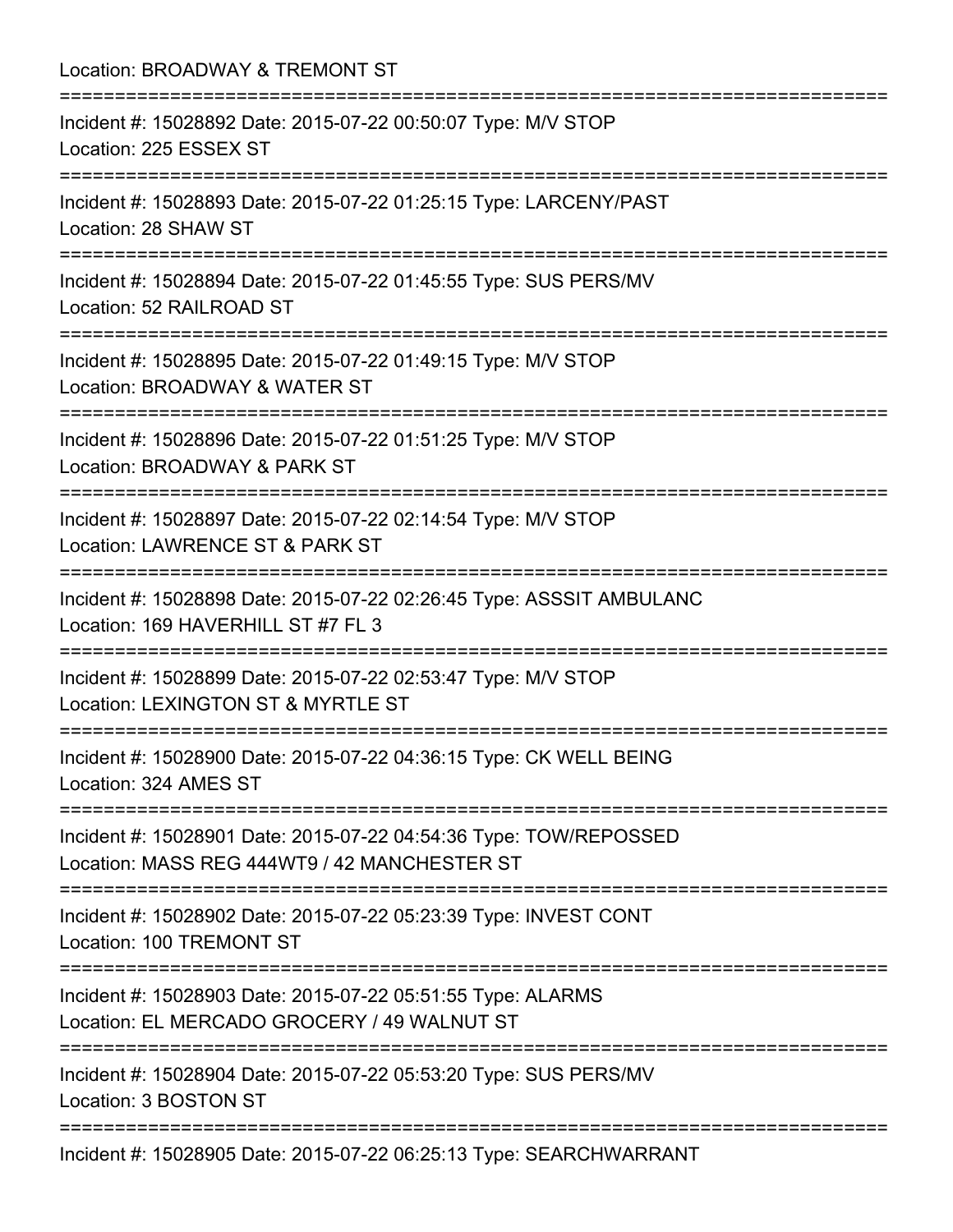=========================================================================== Incident #: 15028906 Date: 2015-07-22 06:31:38 Type: DRUG VIO Location: 48 WHITMAN ST =========================================================================== Incident #: 15028907 Date: 2015-07-22 06:44:08 Type: AUTO ACC/PI Location: VS BICYCLIST / 50 MEDFORD ST =========================================================================== Incident #: 15028908 Date: 2015-07-22 07:12:05 Type: M/V STOP Location: DRACUT ST & S BROADWAY =========================================================================== Incident #: 15028909 Date: 2015-07-22 07:22:31 Type: TRANSPORT Location: 115 WILLOW ST =========================================================================== Incident #: 15028910 Date: 2015-07-22 07:29:58 Type: SUS PERS/MV Location: 5 KENDRICK ST =========================================================================== Incident #: 15028911 Date: 2015-07-22 07:41:56 Type: M/V STOP Location: ANDOVER ST & S BROADWAY =========================================================================== Incident #: 15028912 Date: 2015-07-22 07:42:53 Type: PARK & WALK Location: BROADWAY & TREMONT ST =========================================================================== Incident #: 15028913 Date: 2015-07-22 07:46:02 Type: M/V STOP Location: ANDOVER ST & S BROADWAY =========================================================================== Incident #: 15028914 Date: 2015-07-22 07:49:27 Type: GENERAL SERV Location: CANAL ST & FRANKLIN ST =========================================================================== Incident #: 15028915 Date: 2015-07-22 07:58:48 Type: TRESPASSING Location: 101 AMESBURY ST =========================================================================== Incident #: 15028916 Date: 2015-07-22 08:03:29 Type: LARCENY/MV/ATTE Location: 156 ANDOVER ST =========================================================================== Incident #: 15028917 Date: 2015-07-22 08:19:53 Type: STOL/MV/PAS Location: 11 RESEVOIR TR =========================================================================== Incident #: 15028918 Date: 2015-07-22 08:42:25 Type: BANK ESCORT Location: SANTANDER BANK / 296 ESSEX ST =========================================================================== Incident #: 15028919 Date: 2015-07-22 08:53:33 Type: 209A/VIOLATION

Location: 17 THORNTON AV FL 2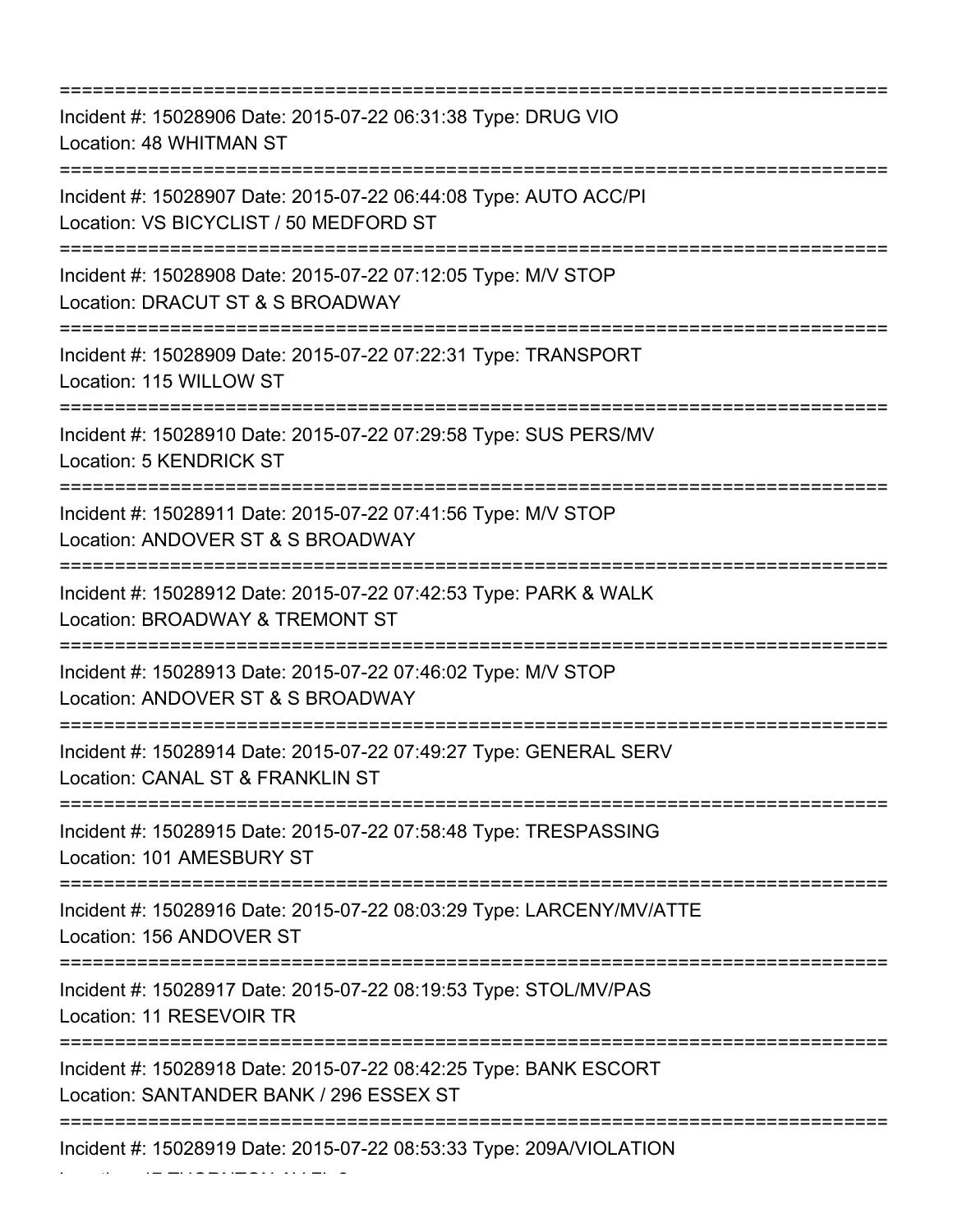| Incident #: 15028920 Date: 2015-07-22 09:13:33 Type: B&E/MV/PAST<br>Location: 8 STEARNS AV                           |
|----------------------------------------------------------------------------------------------------------------------|
| Incident #: 15028921 Date: 2015-07-22 09:25:03 Type: SUS PERS/MV<br>Location: 50 HIGH ST                             |
| Incident #: 15028922 Date: 2015-07-22 09:26:28 Type: M/V STOP<br>Location: BROADWAY & ESSEX ST                       |
| Incident #: 15028923 Date: 2015-07-22 09:28:27 Type: NOTIFICATION<br>Location: 39 HUDSON AV                          |
| Incident #: 15028924 Date: 2015-07-22 09:28:45 Type: NOTIFICATION<br>Location: 59 MYRTLE ST FL 3                     |
| Incident #: 15028925 Date: 2015-07-22 09:48:57 Type: ALARM/BURG<br>Location: 104 GREENWOOD ST                        |
| Incident #: 15028926 Date: 2015-07-22 10:02:25 Type: E911 HANGUP<br>Location: 623 ESSEX ST                           |
| Incident #: 15028927 Date: 2015-07-22 10:05:48 Type: ALARM/BURG<br>Location: 13 PROSPECT WY                          |
| Incident #: 15028928 Date: 2015-07-22 10:15:54 Type: M/V STOP<br>Location: 322 LOWELL ST                             |
| Incident #: 15028930 Date: 2015-07-22 10:17:07 Type: BUILDING CHK<br>Location: 14 CEDAR ST                           |
| --------------<br>Incident #: 15028929 Date: 2015-07-22 10:18:07 Type: DOMESTIC/PROG<br>Location: 161 PARK ST FL 2ND |
| Incident #: 15028931 Date: 2015-07-22 10:21:26 Type: WARRANT SERVE<br>Location: 31 RIDGE RD                          |
| Incident #: 15028932 Date: 2015-07-22 10:26:09 Type: MISSING PERS<br>Location: 596 HOWARD ST FL 3                    |
| Incident #: 15028933 Date: 2015-07-22 10:28:30 Type: ANIMAL COMPL                                                    |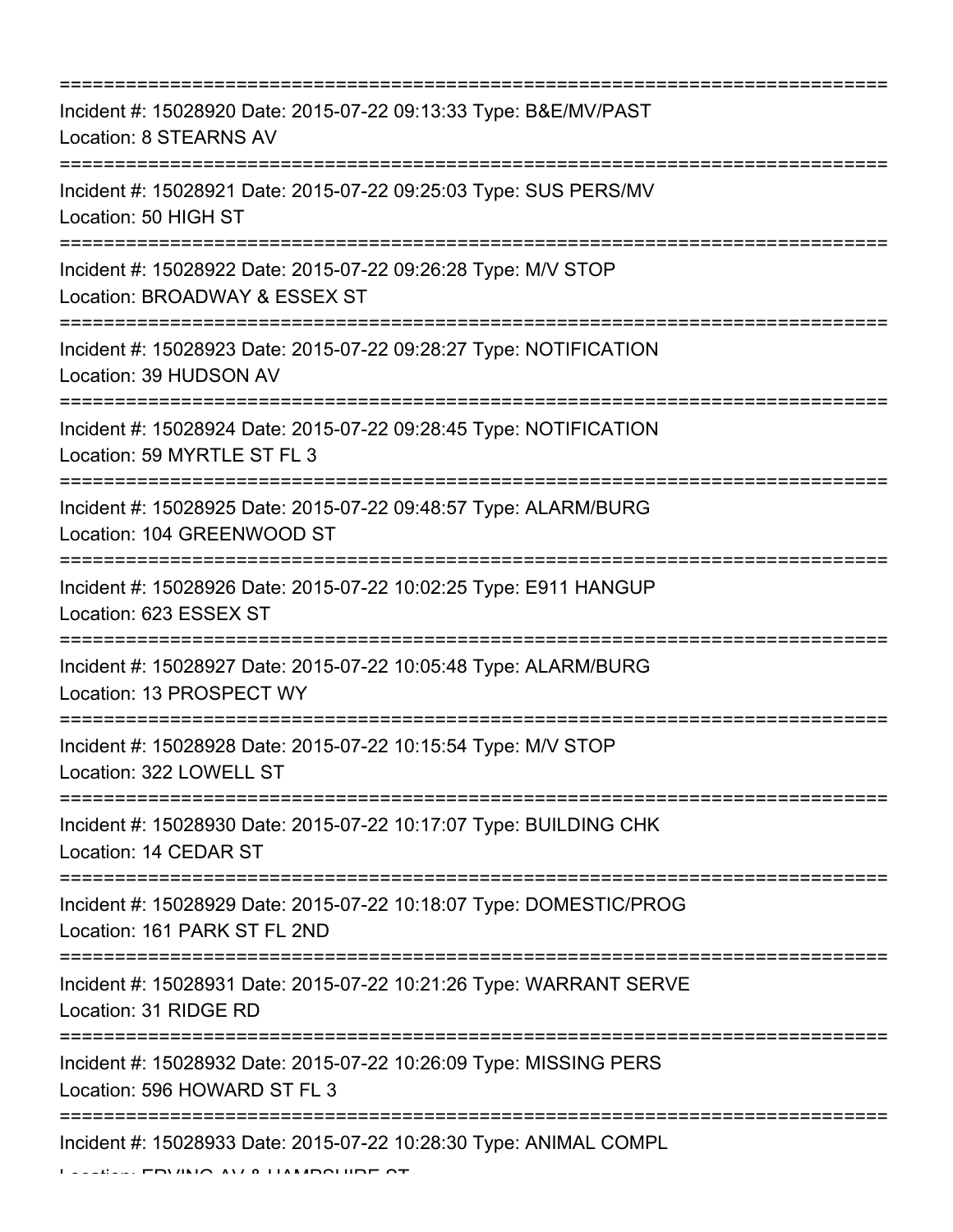| Incident #: 15028934 Date: 2015-07-22 10:28:52 Type: ALARM/BURG<br>Location: POLISH-AMERICAN CLUB / 23 MONMOUTH ST<br>=================================    |
|------------------------------------------------------------------------------------------------------------------------------------------------------------|
| Incident #: 15028935 Date: 2015-07-22 10:29:55 Type: SUS PERS/MV<br>Location: 320 E HAVERHILL ST                                                           |
| Incident #: 15028936 Date: 2015-07-22 10:54:20 Type: FIGHT<br>Location: 70 N PARISH RD<br>===================================                              |
| Incident #: 15028937 Date: 2015-07-22 10:57:02 Type: AUTO ACC/NO PI<br>Location: WHITTEMORE PERLITE CO INC / 30 GLENN ST<br>=====================          |
| Incident #: 15028938 Date: 2015-07-22 10:58:10 Type: MV/BLOCKING<br>Location: EASTERN PACKAGING INC. / 132 BRADFORD ST                                     |
| Incident #: 15028939 Date: 2015-07-22 11:17:08 Type: SUS PERS/MV<br>Location: JACKSON ST & KNOX ST                                                         |
| Incident #: 15028940 Date: 2015-07-22 11:28:47 Type: 209A/SERVE<br>Location: 11 SUMMER ST                                                                  |
| :=====================================<br>Incident #: 15028941 Date: 2015-07-22 11:32:11 Type: CK WELL BEING<br>Location: 248 BROADWAY #217                |
| =================<br>Incident #: 15028942 Date: 2015-07-22 11:40:52 Type: STOLEN PROP<br>Location: MERRIMACK ST                                            |
| :================================<br>========================<br>Incident #: 15028943 Date: 2015-07-22 11:42:31 Type: 209A/SERVE<br>Location: 11 SUMMER ST |
| Incident #: 15028944 Date: 2015-07-22 11:45:27 Type: MAN DOWN<br>Location: HAVERHILL ST & WEST ST                                                          |
| Incident #: 15028945 Date: 2015-07-22 11:49:25 Type: SUS PERS/MV<br>Location: COMMON ST & LAWRENCE ST                                                      |
| Incident #: 15028946 Date: 2015-07-22 11:52:10 Type: STOL/MV/PAS<br>Location: 369 MT VERNON ST                                                             |
| =======================<br>Incident #: 15028947 Date: 2015-07-22 11:54:29 Type: SUS PERS/MV                                                                |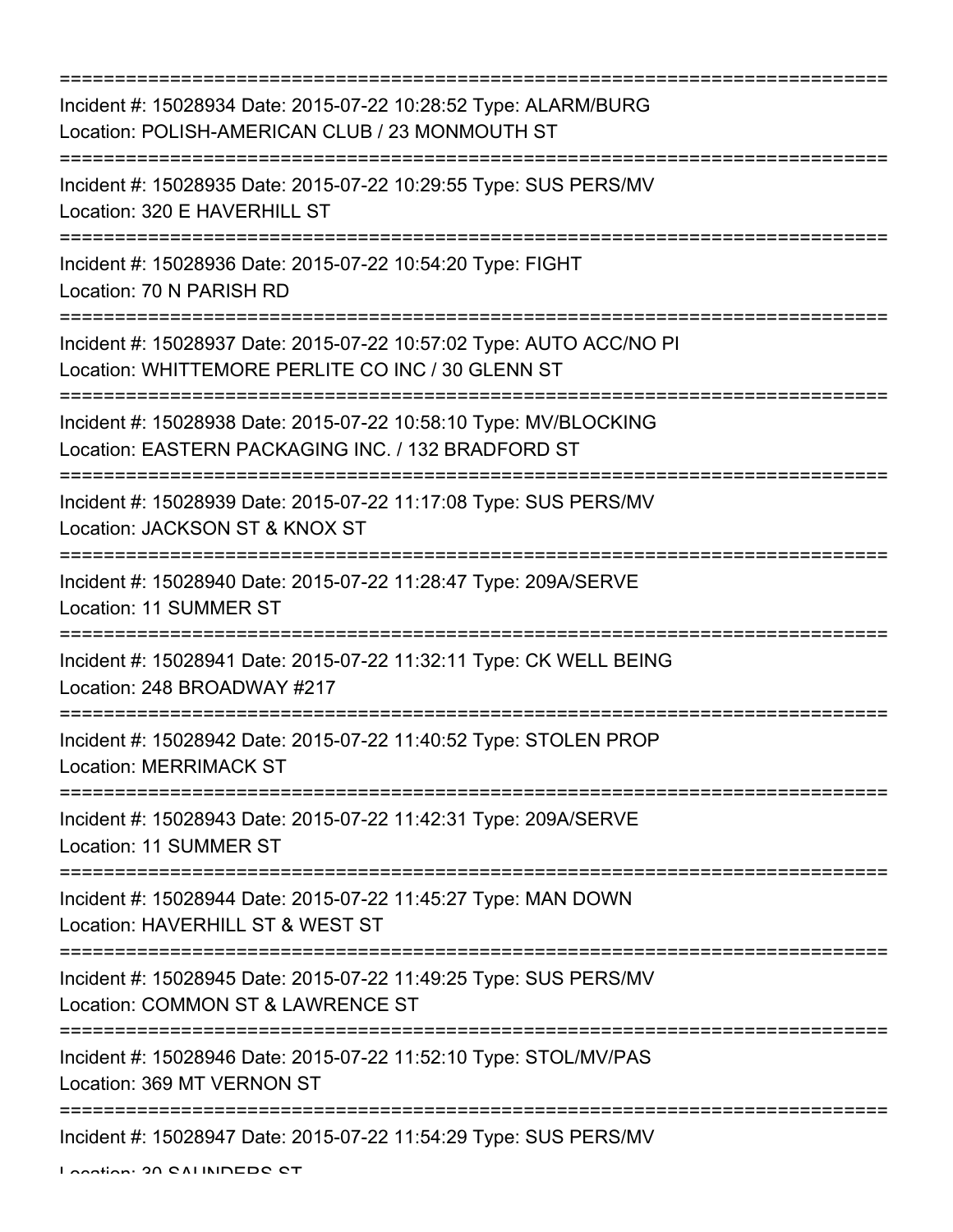| Incident #: 15028948 Date: 2015-07-22 12:01:41 Type: 209A/SERVE<br>Location: 112 WATER ST                                         |
|-----------------------------------------------------------------------------------------------------------------------------------|
| Incident #: 15028949 Date: 2015-07-22 12:04:02 Type: SUS PERS/MV<br>Location: 101 OLIVE AV                                        |
| Incident #: 15028950 Date: 2015-07-22 12:10:13 Type: AUTO ACC/UNK PI<br>Location: 316 SALEM ST                                    |
| Incident #: 15028951 Date: 2015-07-22 12:17:40 Type: 209A/SERVE<br>Location: 64 MANCHESTER ST                                     |
| Incident #: 15028952 Date: 2015-07-22 12:21:37 Type: AUTO ACC/NO PI<br>Location: BLANCHARD ST & SALEM ST                          |
| Incident #: 15028953 Date: 2015-07-22 12:26:43 Type: DEATH SUDDEN<br>Location: 274 E HAVERHILL ST #13                             |
| Incident #: 15028954 Date: 2015-07-22 12:30:46 Type: B&E/PAST<br>Location: 86 CROSS ST                                            |
| ================================<br>Incident #: 15028955 Date: 2015-07-22 12:34:02 Type: AUTO ACC/PI<br>Location: 616 ESSEX ST    |
| Incident #: 15028956 Date: 2015-07-22 12:35:01 Type: DISTURBANCE<br>Location: 105 JACKSON ST<br>-----------------------------     |
| ===================<br>Incident #: 15028957 Date: 2015-07-22 12:43:45 Type: 209A/VIOLATION<br>Location: 19 N BOYLSTON ST          |
| Incident #: 15028958 Date: 2015-07-22 12:51:52 Type: AUTO ACC/NO PI<br>Location: BROADWAY & WATER ST                              |
| Incident #: 15028959 Date: 2015-07-22 13:02:52 Type: WIRE DOWN<br>Location: ARCHER ST & WEST ST                                   |
| Incident #: 15028960 Date: 2015-07-22 13:09:52 Type: MEDIC SUPPORT<br>Location: 400 LOWELL ST                                     |
| Incident #: 15028961 Date: 2015-07-22 13:10:23 Type: MEDIC SUPPORT<br>Location: HEALTH INDENPENDANT PROVIDER / 170 COMMON ST #215 |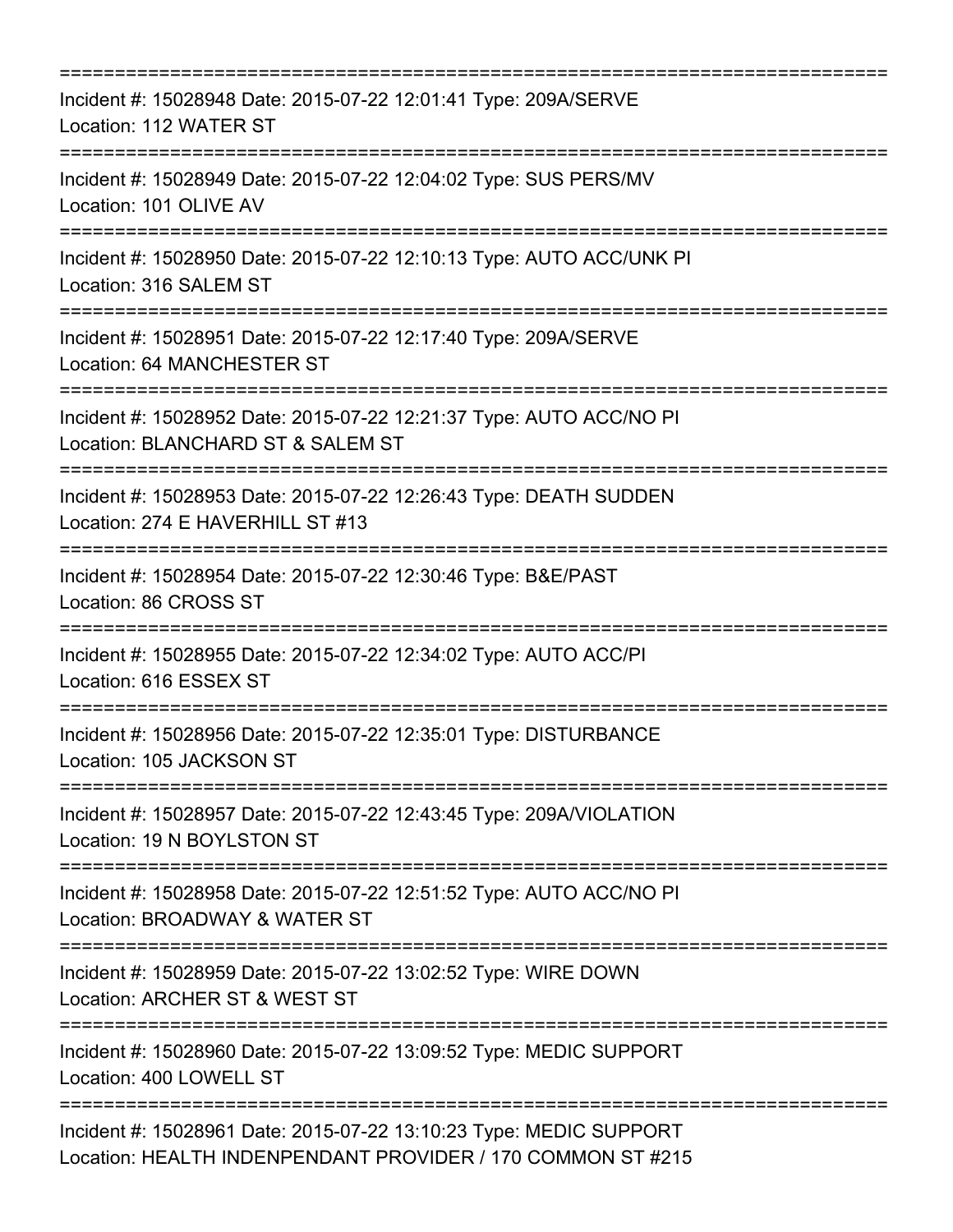Incident #: 15028962 Date: 2015-07-22 13:24:37 Type: DISTURBANCE Location: 59 BROOK ST =========================================================================== Incident #: 15028963 Date: 2015-07-22 13:28:47 Type: LOST PROPERTY Location: 10 CAMBRIDGE ST =========================================================================== Incident #: 15028964 Date: 2015-07-22 13:41:41 Type: MAN DOWN Location: CENTRAL CATHOLIC HIGH SCHOOL / 300 HAMPSHIRE ST =========================================================================== Incident #: 15028965 Date: 2015-07-22 14:00:27 Type: SUS PERS/MV Location: 99 HAMPSHIRE ST =========================================================================== Incident #: 15028966 Date: 2015-07-22 14:01:40 Type: WOMAN DOWN Location: 24 FARLEY ST FL 3 =========================================================================== Incident #: 15028967 Date: 2015-07-22 14:17:05 Type: ASSIST FIRE Location: 35 COMMON ST =========================================================================== Incident #: 15028968 Date: 2015-07-22 14:23:24 Type: ANIMAL COMPL Location: 185 S BROADWAY =========================================================================== Incident #: 15028969 Date: 2015-07-22 14:27:37 Type: HIT & RUN M/V Location: 12 CARRUTHERS PL =========================================================================== Incident #: 15028970 Date: 2015-07-22 14:34:03 Type: CK WELL BEING Location: MERRIMACK ST & S BROADWAY =========================================================================== Incident #: 15028971 Date: 2015-07-22 14:54:52 Type: ALARM/BURG Location: 9 MONTROSE AV =========================================================================== Incident #: 15028972 Date: 2015-07-22 14:58:18 Type: 209A/SERVE Location: 80 SALEM ST =========================================================================== Incident #: 15028974 Date: 2015-07-22 15:22:14 Type: DOMESTIC/PROG Location: 32 LAWRENCE ST #27 =========================================================================== Incident #: 15028973 Date: 2015-07-22 15:22:52 Type: 209A/SERVE Location: 399 ANDOVER ST ========================== Incident #: 15028975 Date: 2015-07-22 15:49:10 Type: 209A/SERVE Location: 80 BUNKERHILL ST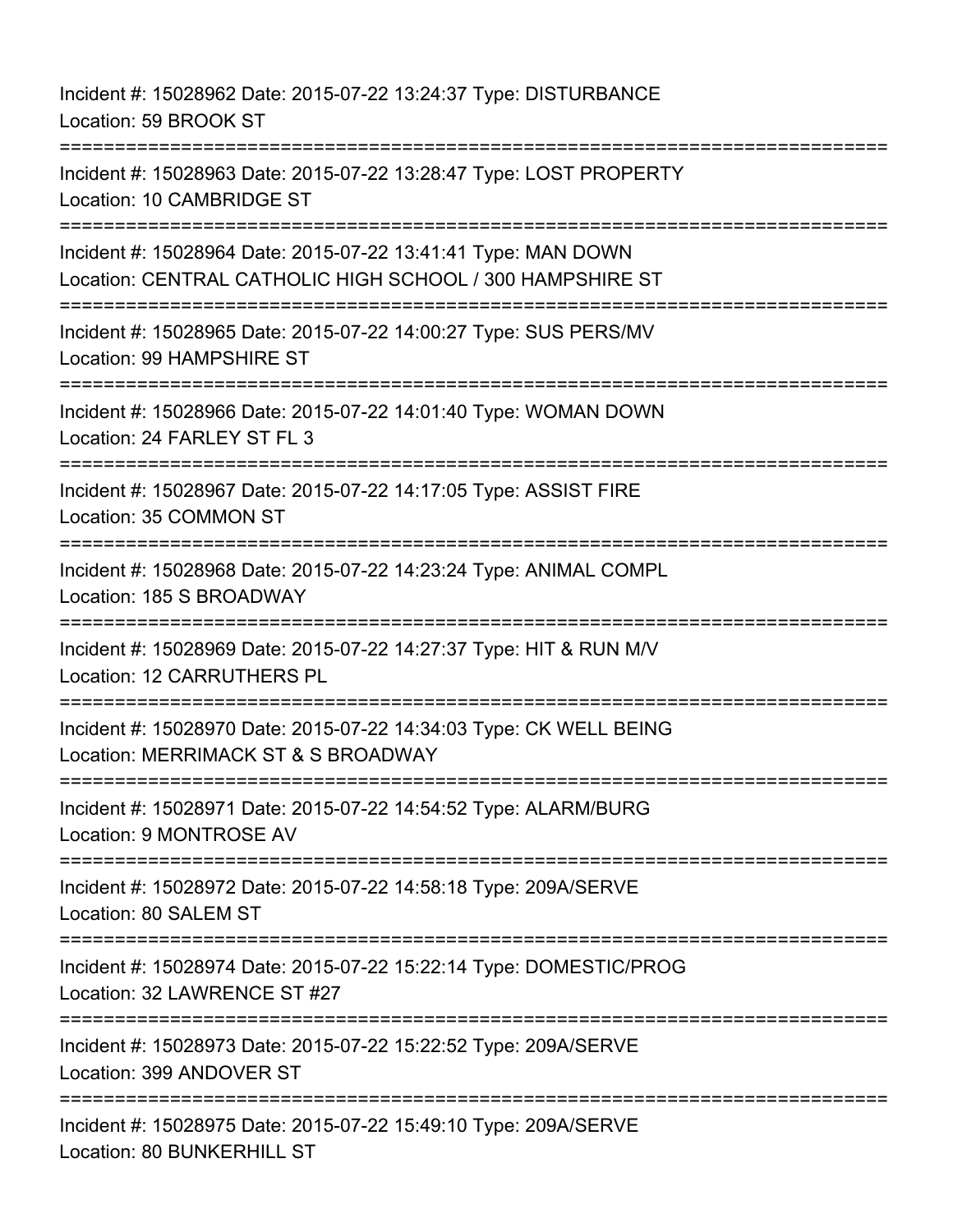Incident #: 15028976 Date: 2015-07-22 15:55:35 Type: 209A/SERVE Location: 208 CARLETON ST =========================================================================== Incident #: 15028977 Date: 2015-07-22 15:57:14 Type: CK WELL BEING Location: 77 S UNION ST #210 =========================================================================== Incident #: 15028978 Date: 2015-07-22 16:01:01 Type: SUS PERS/MV Location: 24 SALEM ST =========================================================================== Incident #: 15028979 Date: 2015-07-22 16:05:01 Type: AUTO ACC/UNK PI Location: ARLINGTON SCHOOL / 150 ARLINGTON ST =========================================================================== Incident #: 15028980 Date: 2015-07-22 16:16:17 Type: AUTO ACC/PI Location: 224 BRUCE ST =========================================================================== Incident #: 15028981 Date: 2015-07-22 16:49:44 Type: UNATENEDCHILD Location: E HAVERHILL ST & SARGENT ST =========================================================================== Incident #: 15028982 Date: 2015-07-22 16:54:30 Type: 209A/SERVE Location: 399 ANDOVER ST =========================================================================== Incident #: 15028984 Date: 2015-07-22 17:07:44 Type: FIGHT Location: 243 S BROADWAY #103 ====================== Incident #: 15028983 Date: 2015-07-22 17:07:54 Type: TRESPASSING Location: 131 SPRINGFIELD ST =========================================================================== Incident #: 15028986 Date: 2015-07-22 17:17:11 Type: SUS PERS/MV Location: 152 DAWES ST =========================================================================== Incident #: 15028985 Date: 2015-07-22 17:17:15 Type: GENERAL SERV Location: 9-11 FLORENCE ST =========================================================================== Incident #: 15028987 Date: 2015-07-22 17:31:47 Type: COURT DOC SERVE Location: 120 BOWDOIN ST =========================================================================== Incident #: 15028988 Date: 2015-07-22 17:40:43 Type: SERVE 209A Location: 80 SALEM ST =========================================================================== Incident #: 15028989 Date: 2015-07-22 17:44:38 Type: M/V STOP Location: 161 BAILEY ST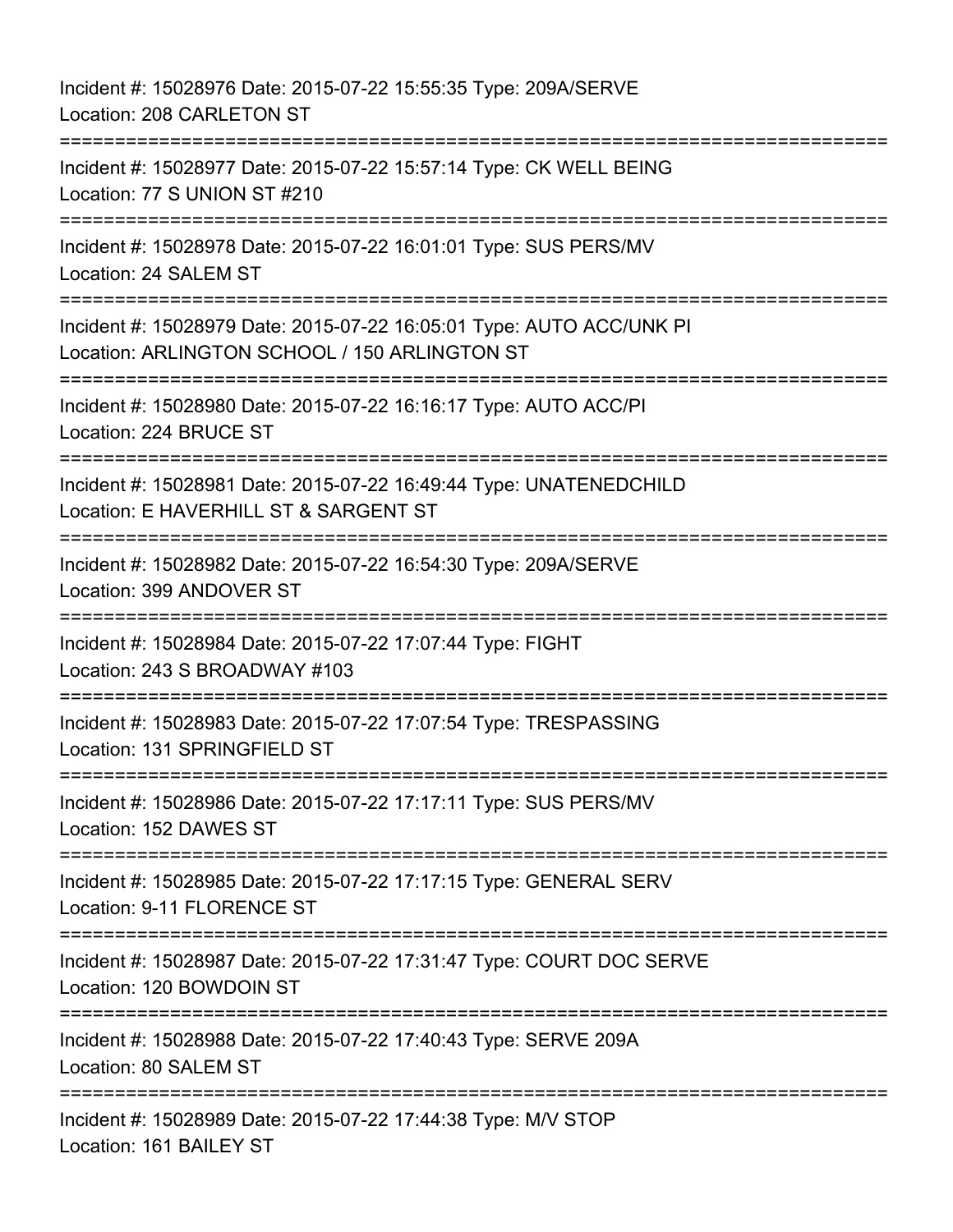Incident #: 15028990 Date: 2015-07-22 17:47:56 Type: LARCENY/PAST Location: 34 SHAW ST =========================================================================== Incident #: 15028991 Date: 2015-07-22 17:54:54 Type: ALARM/BURG Location: 165 CRAWFORD ST =========================================================================== Incident #: 15028992 Date: 2015-07-22 17:56:24 Type: M/V STOP Location: 29 PEARL ST =========================================================================== Incident #: 15028993 Date: 2015-07-22 17:59:39 Type: ALARM/BURG Location: 26 RIDGE RD =========================================================================== Incident #: 15028994 Date: 2015-07-22 18:00:44 Type: MEDIC SUPPORT Location: 66 MELVIN ST =========================================================================== Incident #: 15028995 Date: 2015-07-22 18:05:08 Type: AUTO ACC/UNK PI Location: 495 SOUTH EXIT RAMP 42A =========================================================================== Incident #: 15028996 Date: 2015-07-22 18:25:14 Type: ALARM/BURG Location: 114 SALEM ST FL 2 =========================================================================== Incident #: 15028997 Date: 2015-07-22 18:28:00 Type: DISTURBANCE Location: HAVERHILL ST & LAWRENCE ST =========================================================================== Incident #: 15028998 Date: 2015-07-22 18:28:47 Type: INVEST CONT Location: THORNTON AV & WATER ST =========================================================================== Incident #: 15028999 Date: 2015-07-22 18:31:26 Type: ALARMS Location: 9 MONTROSE AV =========================================================================== Incident #: 15029000 Date: 2015-07-22 18:46:38 Type: INVEST CONT Location: 40 LAWRENCE ST =========================================================================== Incident #: 15029001 Date: 2015-07-22 18:48:05 Type: VANDALISM Location: 83 WEST ST FL 3RD =========================================================================== Incident #: 15029002 Date: 2015-07-22 18:54:14 Type: M/V STOP Location: 241 S UNION ST =========================================================================== Incident #: 15029003 Date: 2015-07-22 18:58:52 Type: M/V STOP Location: GRANT RD & MT VERNON ST

===========================================================================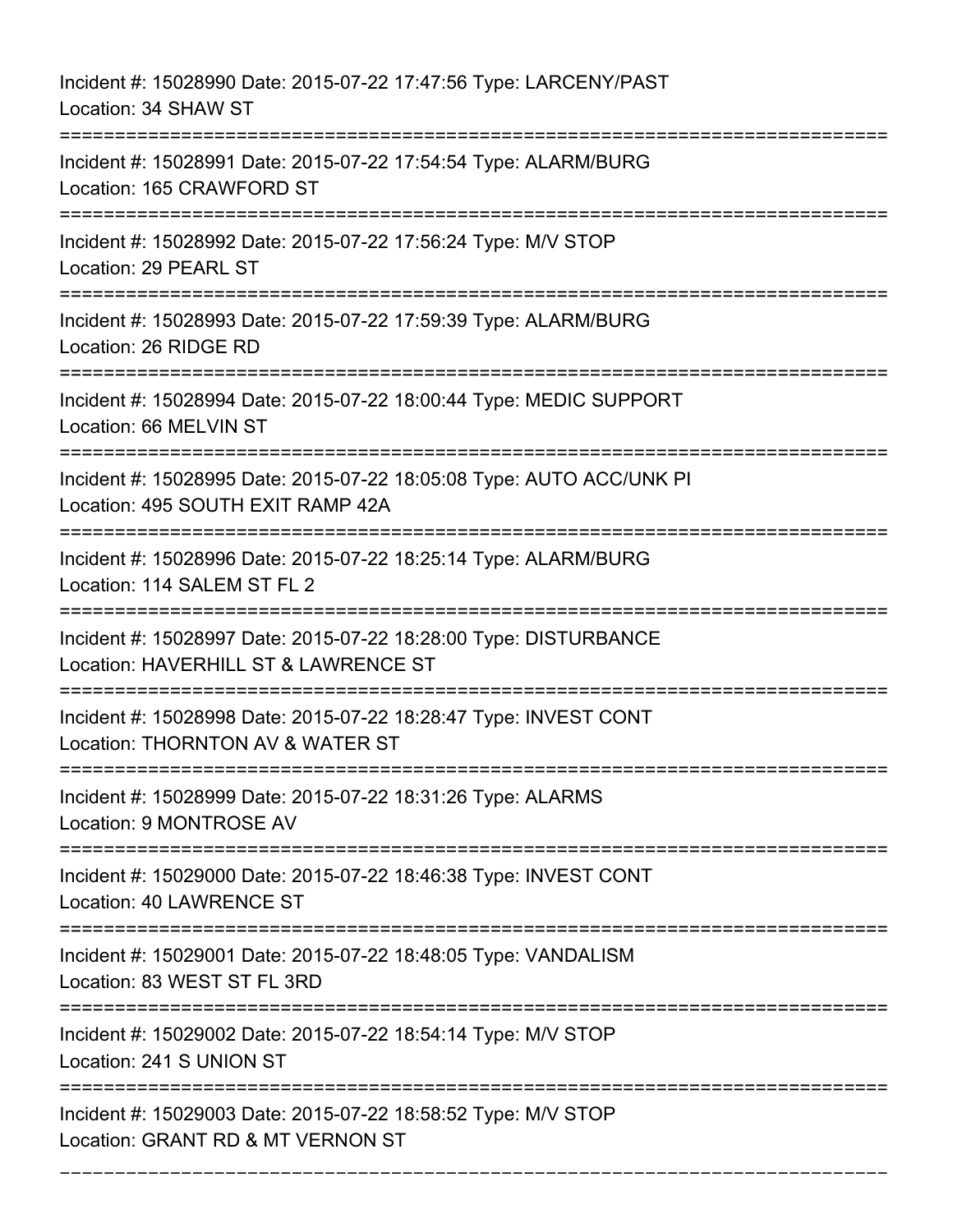| Incident #: 15029004 Date: 2015-07-22 18:59:24 Type: M/V STOP<br>Location: JACKSON CT & JACKSON ST       |
|----------------------------------------------------------------------------------------------------------|
| Incident #: 15029005 Date: 2015-07-22 19:03:24 Type: M/V STOP<br>Location: 425 MARKET ST                 |
| Incident #: 15029006 Date: 2015-07-22 19:05:59 Type: RECOV/STOL/MV<br>Location: 40 BASSWOOD ST           |
| Incident #: 15029007 Date: 2015-07-22 19:06:47 Type: NOTIFICATION<br>Location: 18 FOREST ST              |
| Incident #: 15029008 Date: 2015-07-22 19:21:10 Type: WARRANT SERVE<br>Location: 19 BROOK ST              |
| Incident #: 15029009 Date: 2015-07-22 19:24:57 Type: HARASSMENT<br>Location: 19 BROOK ST                 |
| Incident #: 15029010 Date: 2015-07-22 19:30:19 Type: MAL DAMG PROG<br>Location: 560 BROADWAY             |
| Incident #: 15029012 Date: 2015-07-22 19:32:46 Type: GENERAL SERV<br>Location: 200 COMMON ST             |
| Incident #: 15029011 Date: 2015-07-22 19:33:24 Type: THREATS<br>Location: 243 S BROADWAY                 |
| Incident #: 15029013 Date: 2015-07-22 19:38:11 Type: COURT DOC SERVE<br>Location: 208 CARLETON ST        |
| Incident #: 15029014 Date: 2015-07-22 19:43:00 Type: INVEST CONT<br>Location: 327 PROSPECT ST            |
| Incident #: 15029015 Date: 2015-07-22 19:44:50 Type: CK WELL BEING<br>Location: 35 SWAN ST               |
| Incident #: 15029016 Date: 2015-07-22 19:56:08 Type: TENANT PROB<br>Location: 887 ESSEX ST               |
| Incident #: 15029017 Date: 2015-07-22 19:59:04 Type: AUTO ACC/UNK PI<br>Location: EXETER ST & GRAFTON ST |
|                                                                                                          |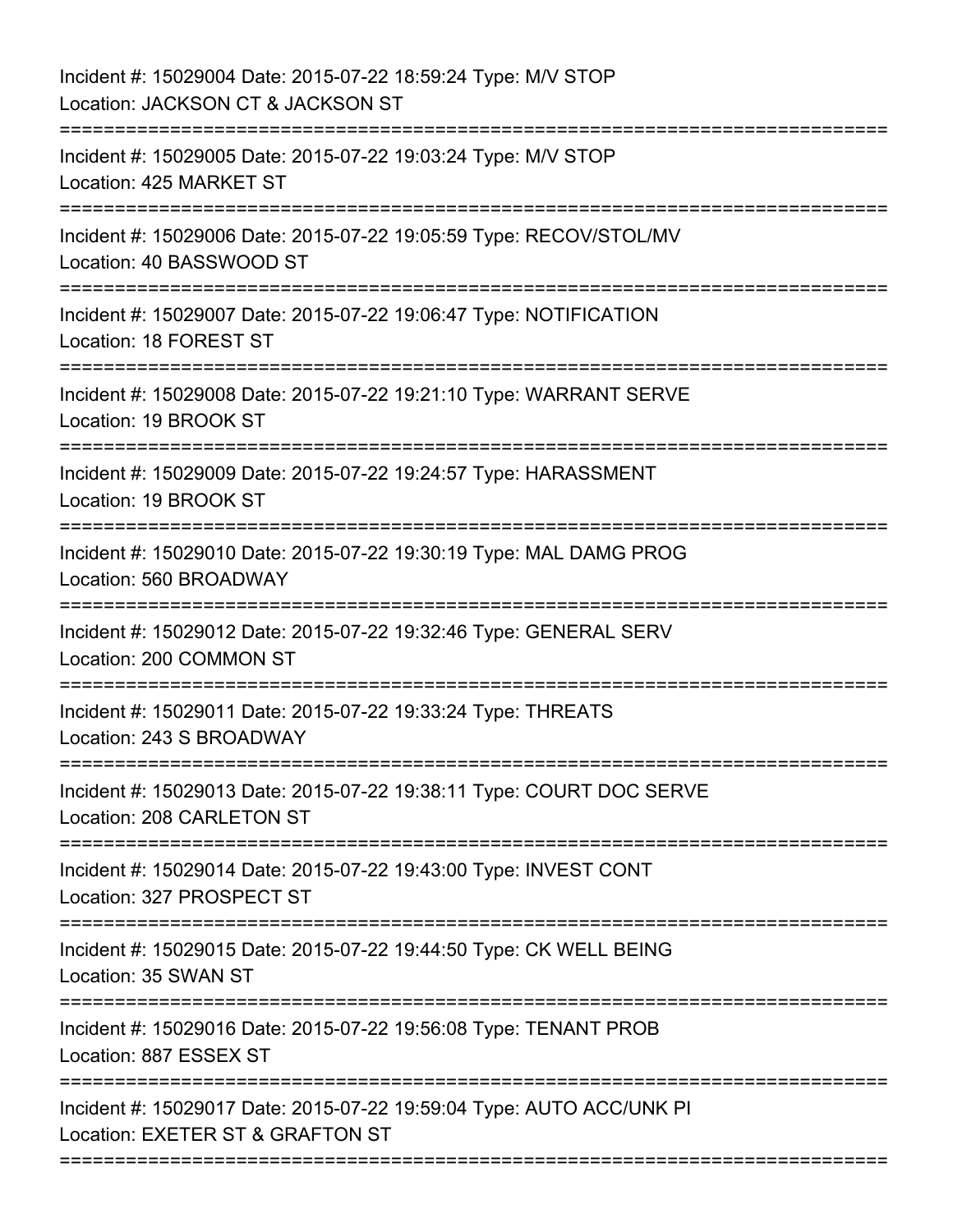Incident #: 15029018 Date: 2015-07-22 20:05:07 Type: SUS PERS/MV Location: PLATT ST & WOODLAND ST =========================================================================== Incident #: 15029019 Date: 2015-07-22 20:15:45 Type: MEDIC SUPPORT Location: 71 BROOKFIELD ST FL 2 =========================================================================== Incident #: 15029020 Date: 2015-07-22 20:41:02 Type: NOISE ORD Location: 24-26 INMAN ST =========================================================================== Incident #: 15029021 Date: 2015-07-22 20:45:46 Type: SUS PERS/MV Location: 91-93 WILLOW ST =========================================================================== Incident #: 15029022 Date: 2015-07-22 20:53:13 Type: ALARM/BURG Location: 20 COMMON ST =========================================================================== Incident #: 15029023 Date: 2015-07-22 20:55:10 Type: ALARM/BURG Location: 205 BROADWAY =========================================================================== Incident #: 15029024 Date: 2015-07-22 21:02:19 Type: COURT DOC SERVE Location: 120 BOWDOIN ST =========================================================================== Incident #: 15029025 Date: 2015-07-22 21:10:20 Type: MEDIC SUPPORT Location: 37 LEONARD AV FL 2 =========================================================================== Incident #: 15029027 Date: 2015-07-22 21:31:32 Type: SPECIAL CHECK Location: 425 MARKET ST =========================================================================== Incident #: 15029026 Date: 2015-07-22 21:31:42 Type: ALARM/BURG Location: 130 FRANKLIN ST =========================================================================== Incident #: 15029028 Date: 2015-07-22 21:42:39 Type: DISTURBANCE Location: 117 WILLOW ST =========================================================================== Incident #: 15029029 Date: 2015-07-22 21:52:22 Type: M/V STOP Location: 492 LOWELL ST =========================================================================== Incident #: 15029030 Date: 2015-07-22 21:54:34 Type: SUS PERS/MV Location: CHERRY ST & WILBUR ST =========================================================================== Incident #: 15029031 Date: 2015-07-22 22:10:48 Type: M/V STOP Location: 65 ALLSTON ST ===========================================================================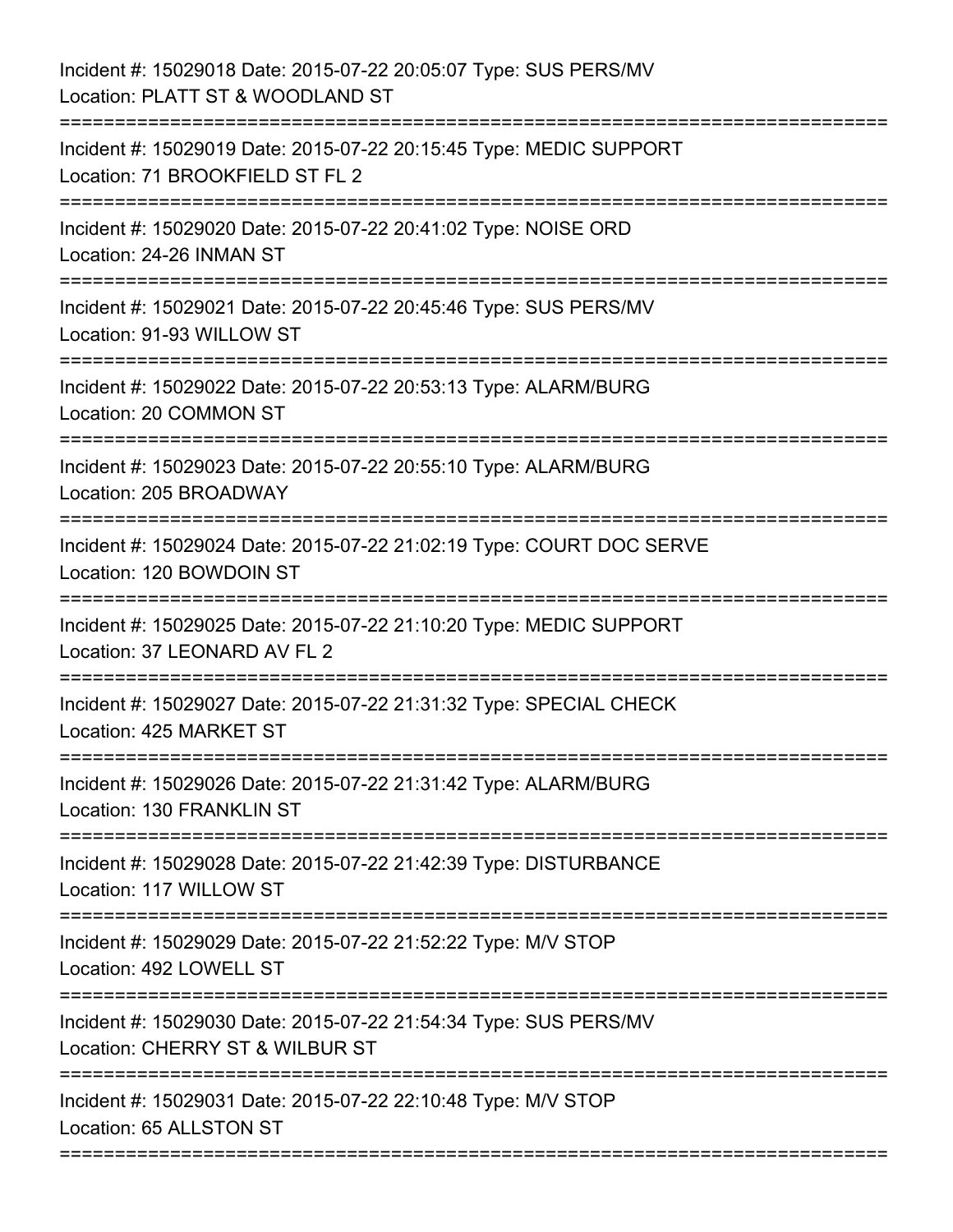Location: ONEILL PARK / null =========================================================================== Incident #: 15029033 Date: 2015-07-22 22:25:12 Type: MV/BLOCKING Location: 270 CANAL ST =========================================================================== Incident #: 15029034 Date: 2015-07-22 22:34:53 Type: M/V STOP Location: HAVERHILL ST & WHITE ST =========================================================================== Incident #: 15029035 Date: 2015-07-22 22:59:21 Type: COURT DOC SERVE Location: 119 FOSTER ST FL 1ST =========================================================================== Incident #: 15029036 Date: 2015-07-22 23:11:14 Type: B&E/PAST Location: 86 BROMFIELD ST FL 1ST =========================================================================== Incident #: 15029037 Date: 2015-07-22 23:13:33 Type: INVESTIGATION Location: 62 W DALTON ST =========================================================================== Incident #: 15029038 Date: 2015-07-22 23:21:25 Type: SUS PERS/MV Location: BRADFORD ST & FRANKLIN ST =========================================================================== Incident #: 15029039 Date: 2015-07-22 23:24:17 Type: TOW OF M/V Location: 270 CANAL ST =========================================================================== Incident #: 15029040 Date: 2015-07-22 23:38:03 Type: M/V STOP Location: DURSO AV & WINTHROP AV =========================================================================== Incident #: 15029041 Date: 2015-07-22 23:38:55 Type: FIGHT Location: 93 OSGOOD ST =========================================================================== Incident #: 15029042 Date: 2015-07-22 23:39:53 Type: DISTURBANCE Location: 630 LOWELL ST FL 2 =========================================================================== Incident #: 15029043 Date: 2015-07-22 23:42:07 Type: M/V STOP Location: ARLINGTON ST & EXCHANGE ST =========================================================================== Incident #: 15029044 Date: 2015-07-22 23:43:12 Type: DOMESTIC/PROG Location: 324 AMES ST =========================================================================== Incident #: 15029045 Date: 2015-07-22 23:58:28 Type: UNKNOWN PROB Location: 24 KENDALL ST ===========================================================================